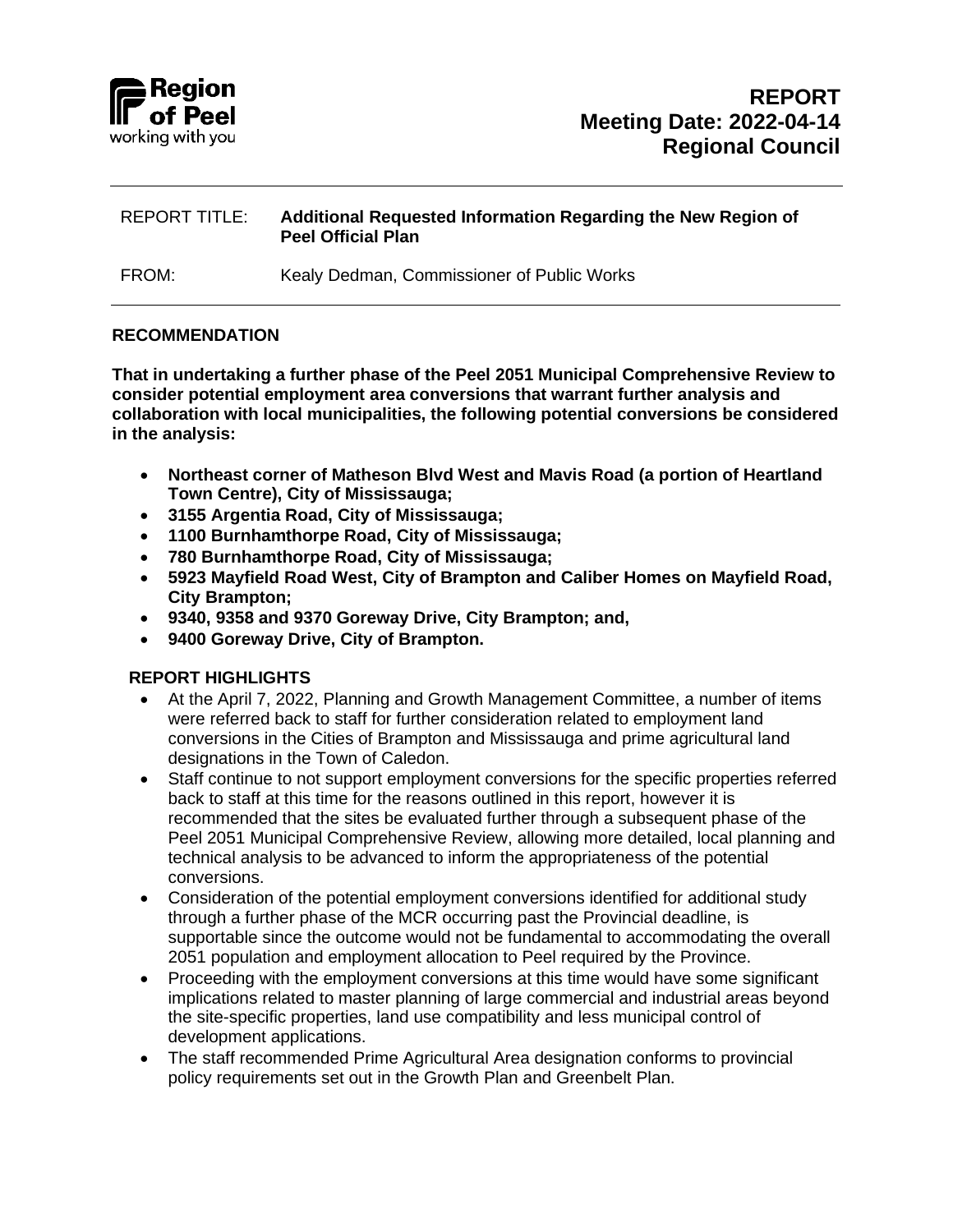- The recommended Prime Agricultural Area has been refined based on technical studies using guidelines approved by the Province consistent with provincial implementation procedures.
- Removing the Prime Agricultural Area designation from the Greenbelt in the new Official Plan would likely result in the Province implementing the Provincial Prime Agricultural Area mapping which covers a substantially larger area than the Prime Agricultural Area recommended by staff. This Provincial mapping is currently in effect.
- A significant reduction to the Prime Agricultural Area in the Greenbelt Plan Area would have implications for the Region's agricultural sector and the long-term protection of higher quality land in Peel for agricultural use.
- With respect to on-farm diversified uses, the Regional Plan already provides the maximum permissions and flexibility permitted in accordance with the provincial policy framework and supports local municipalities to implement similar maximum flexibility in their official plan and zoning by-law.

# **DISCUSSION**

### **1. Background**

On April 7, 2022, staff presented two reports titled "Summary of the Peel 2051 Regional Official Plan Review and Municipal Comprehensive Review and a New Region of Peel Official Plan for Regional Council Adoption" and "Overview of Recent Matters Pertaining to the New Peel 2051 Official Plan" to the Planning and Growth Management Committee (PGMC). These reports provided a summary of the Peel 2051 municipal comprehensive review process (MCR), the new Region of Peel Official Plan (RPOP), next steps for adoption at Regional Council, and an update on matters that had arisen since the February 3, 2022 PGMC meeting.

At the April 7, 2022 PGMC meeting, a number of items were referred back to staff for further consideration related to specific requests to remove lands from the employment area designation (employment conversions) and remove lands from the designated prime agriculture area within the Greenbelt. The purpose of this report is to provide a response to the direction from the April 7, 2022 PGMC meeting.

### **2. Importance of Employment Land Planning and Criteria for Conversions**

As part of the Peel 2051 MCR, the Region is required to designate and plan for employment areas to accommodate existing and future jobs. Employment areas are places of business and economic activity in the Region that are vital for the Region to maintain a healthy economy and accommodate jobs and economic opportunities to meet the Regions employment forecast. Employment areas support industrial, manufacturing, processing, logistics and warehouse land uses which may not be compatible with sensitive land uses and cannot be located elsewhere. Where non-employment land uses (such as residential or retail) are proposed, the merits and justification are reviewed through the strong employment conversion policy context in the MCR process.

The comprehensive land use planning framework in the Provincial Policy Statement (PPS), Growth Plan for the Greater Golden Horseshoe (Growth Plan), and RPOP is outlined in this section to provide an understanding of the key policy framework components affecting employment conversions.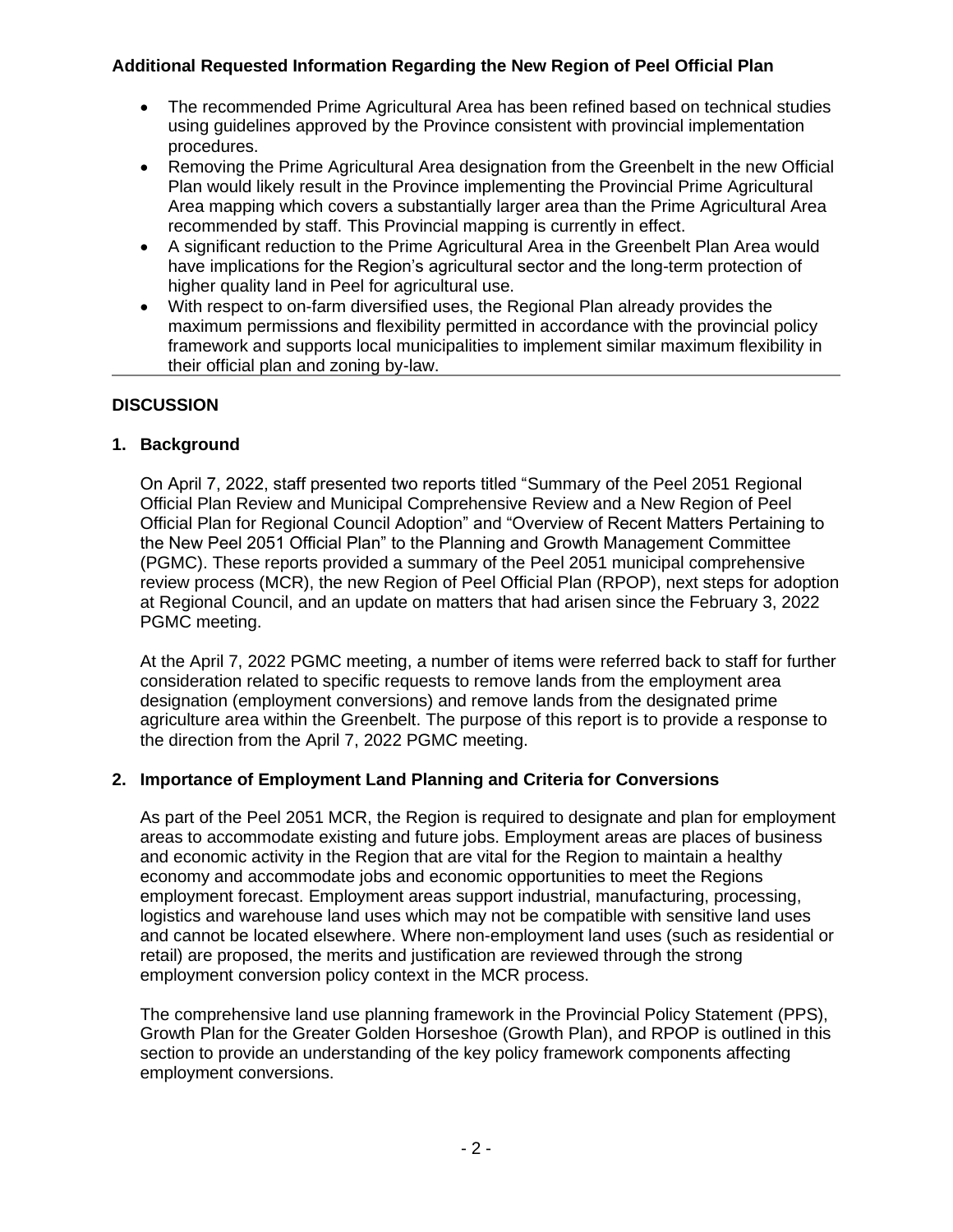## **a) Provincial Policy Statement**

The PPS includes policies to identify, plan for, and protect employment areas to secure jobs and promote economic development and competitiveness. The PPS also directs industrial and manufacturing uses to be separated from sensitive uses to maintain long term economic viability. These policies surrounding land use compatibility and sensitive uses are important additions that reflect the increasing pressures on employment areas. PPS policy 1.6.9.2 protects airports from incompatible development by prohibiting new residential and other sensitive land uses in areas near airports above a level 30 noise contour on Noise Exposure Forecast (NEF)/Noise Exposure Projection (NEP) mapping. This is particularly relevant to the Region of Peel, as noise contours extend from Pearson International Airport into Brampton and Mississauga.

### **b) Growth Plan for the Greater Golden Horseshoe**

The Growth Plan policy 2.2.5.6 requires upper-tier municipalities to identify and designate employment areas in official plans to protect the employment land supply, and support job growth and business investments in Ontario. The Growth Plan also introduced 31 provincially significant employment zones (PSEZ), six of which are in Peel and shown on Figure 12 of the proposed new RPOP. The PSEZ are intended to identify employment areas with a significant number of jobs, protect them from conversion for the longer term, and act as an economic development tool. The Growth Plan policy 2.2.5.9 sets out criteria which must be met to justify the removal of employment lands via an employment conversion in an MCR:

- There is a need for the conversion;
- The lands are not required over the horizon of this Plan for the employment purposes for which they are designated;
- The municipality will maintain sufficient employment lands to accommodate forecasted employment growth to the horizon of this Plan;
- Proposed uses would not adversely affect the overall viability of the employment area or prime employment area or the achievement of the minimum intensification density targets in this Plan, as well as the other policies of this Plan; and
- There are existing or planned infrastructure and public service facilities to accommodate the proposed uses.

# **c) The New Region of Peel Official Plan**

Designated employment areas are mapped on Schedule E-4 of the proposed new RPOP and staff have reviewed conversion requests in the existing employment areas. Ultimately if existing employment lands are converted to non-employment uses there may be a loss of jobs (and lands that could provide jobs) within the existing urban area. The employment planning framework restricts conversions to prevent the export of jobs and economic activity out of our municipalities, maintain a healthy employment activity rate, and keep employment opportunities in areas that are close to residents and accessible by transit. This information is further described in employment conversion analysis and employment strategy documents prepared to support the Peel 2051 MCR.

Employment planning policies are in section 5.8 of the new RPOP, including employment conversion criteria similar to those in the Growth Plan. For employment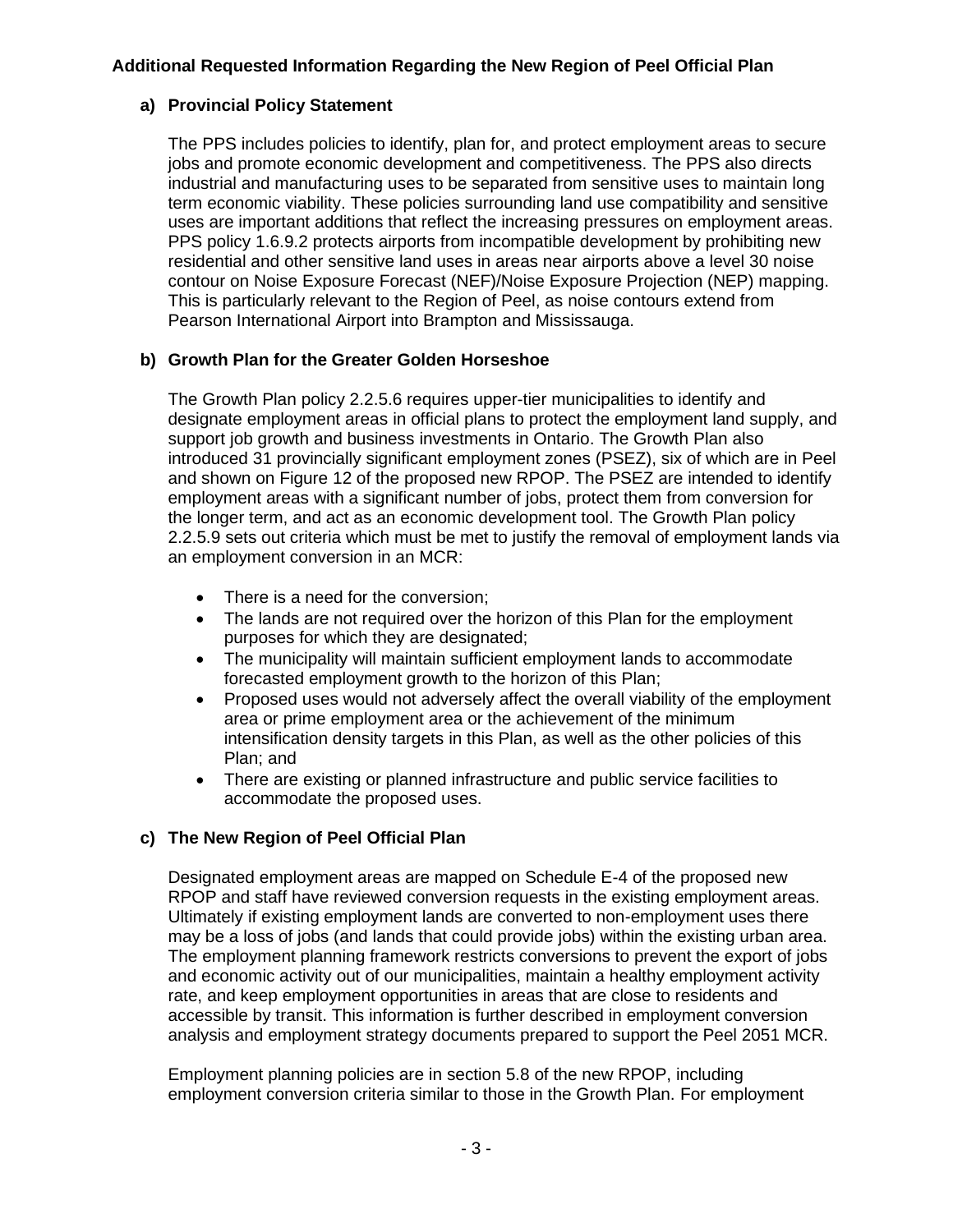areas likely facing transition and development in the future, the RPOP includes new policies to facilitate additional non-employment uses to be considered through comprehensive planning and technical study in the future. In these areas, the existing and surrounding employment uses are still valuable assets and employers, so the flexible employment policies outlined below require demonstration of land use compatibility while introducing the new community building land uses.

The new RPOP policies recognize that lands within select Major Transit Station Areas (MTSAs) identified in Policy 5.8.36 and on Schedule E-4 - Employment Areas will be the focus of this further study.

### **3. Further Phases of the Municipal Comprehensive Review**

In the report titled "Recommending a New Region of Peel Official Plan for Regional Council for Adoption," also on the April 14, 2022 Regional Council agenda, staff have identified that a further phase of the Peel 2051 MCR could be undertaken to further consider some specific employment conversion requests. A number of the potential employment conversions identified through the MCR are not supported at this time, however may have potential subject to further analysis and detailed planning studies and collaboration with local municipalities to evaluate if the conversion meets RPOP criteria, local planning objectives, and does not jeopardize the viability of surrounding employment lands. Staff also recognize that the changing nature of employment and commercial uses has been accelerated during the pandemic and time is needed to evaluate and monitor these trends as we emerge from the pandemic.

This approach provides an opportunity for these conversion requests to be further considered by staff and Council, without having to wait five to 10 years until the next MCR process is completed.

Based on the analysis in the subsequent section of this report, staff continue to not support the employment conversions at this time, however, it is recommended that these sites be included in a subsequent phase of the MCR and be reconsidered as more work and collaboration is undertaken with local municipal staff. Reviewing these employment conversions at a later date allows further technical study (such as land use or noise/odour/other land use compatibility studies), comprehensive planning, and consideration of emerging employment trends like the post-pandemic future of retail and office employers. These employment conversions will be reviewed against the policy tests outlined in section 2 of this report, and also for the proposals' contributions to community building objectives and the provision of affordable housing.

Should these specific sites be removed from the Employment Areas on Schedule E-4 of the RPOP at this time, significant implications may arise, as outlined in the risk considerations section of this report.

The scale of the potential conversion lands in an Employment Land Employment use is small relative to the total land areas and relative to the significant new Employment Area designations proposed in the MCR. The new land areas do include a supply contingency to assure there is sufficient long-term supply to meet Employment Area business needs.

Consideration of the potential employment conversions identified for additional study through a further phase of the MCR occurring past the Provincial deadline, is supportable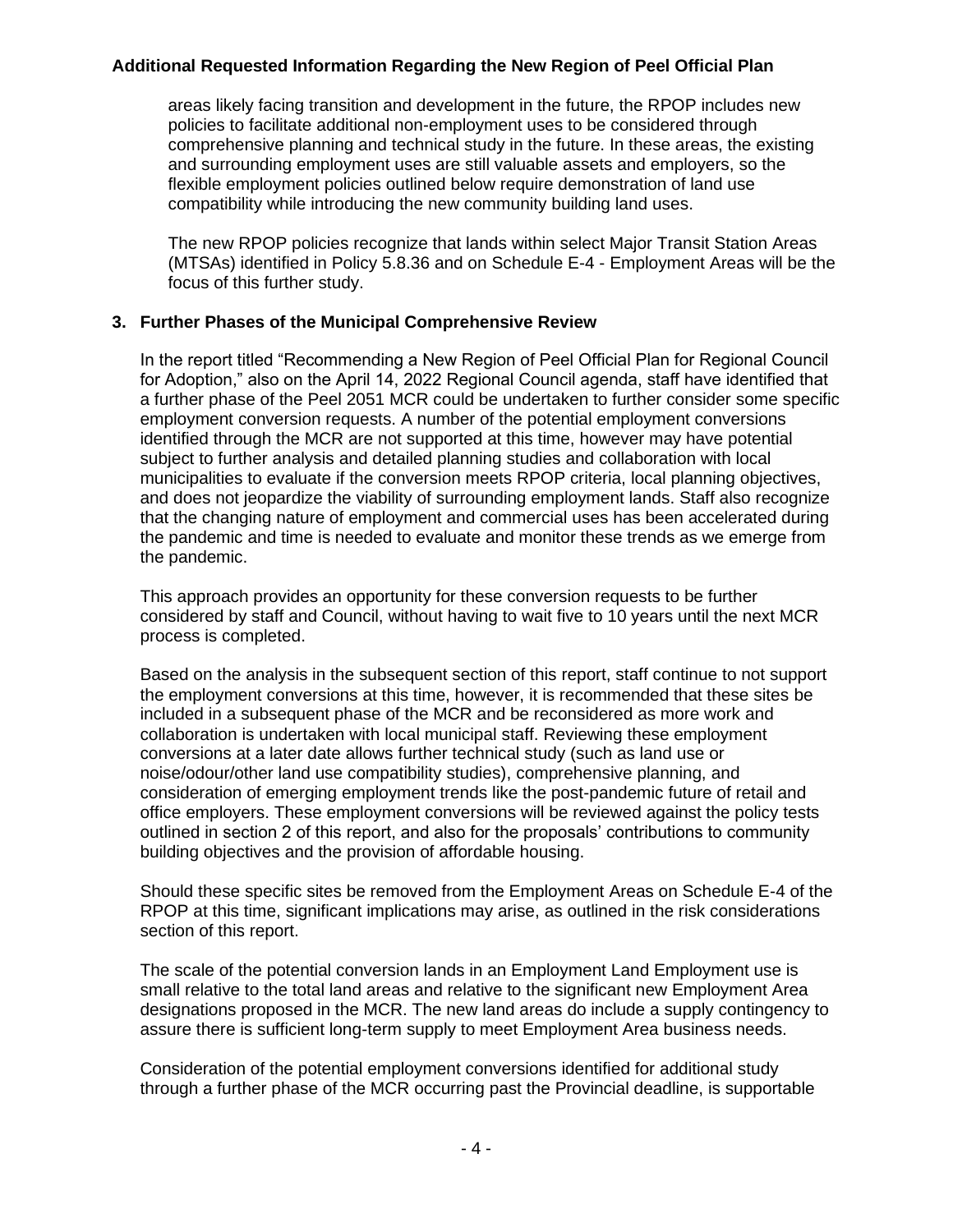since the outcome would not be fundamental to accommodating the overall 2051 population and employment allocation to Peel required by the Province.

### **4. Specific Matters Referred to Staff for Further Consideration**

### **a) Employment Conversion Requests**

As a part of the Peel 2051 MCR, the Region received 60 employment conversion requests. In January 2022, staff recommendations on employment conversions were released on the Region's website. The following section provides further information on the employment conversion requests referred back to staff by PGMC. Please refer to Appendix I for the location of the sites referenced below.

### **i) Heartland Town Centre, Mississauga (M31)**

The employment conversion request proposes to broaden the retail function of a portion of the Heartland Town Centre by introducing residential uses. The subject lands are located at the northeast corner of Matheson Boulevard West and Mavis Road and are approximately 13.2 hectares. The existing uses are retail-commercial, and the City of Mississauga Official Plan designates the lands for "mixed use" (in Gateway Corporate Centre, with no residential permissions).

The following factors were considered in staff's recommendation to not support the employment conversion: The subject lands are:

- Not supported by existing or planned higher order transit, or fronting a rapid transit corridor, and therefore not subject to flexible employment policies which would contemplate retail/commercial or more sensitive uses such as residential.
- Not located within a Strategic Growth Area, and intensification is not required at this location to meet the Region's growth forecasts as confirmed by City of Mississauga staff.
- Located within PSEZ 14 Pearson Airport Hub and would require Provincial support to lift the PSEZ designation.
- Located within the Toronto Pearson Airport Operating Area (AOA), which limits the introduction of sensitive land uses such as residential based on Federal Airport Zoning Regulations limits and is specifically located within the NEF/NEP level 30-35 noise exposure contours. The Provincial Policy Statement does not permit residential uses in areas 30 NEF/NEP or above. To permit residential uses, the City of Mississauga in collaboration with the Greater Toronto Airports Authority would need to be involved in technical studies demonstrating there would be no negative impacts on the long-term function of the airport and the risk to public health and safety would be minimized.
- Staff are not aware of any work currently being undertaken to revisit the permissions for the AOA to support the introduction of sensitive land uses in this area.

Staff continue to recommend that the conversion request not be supported at this time, however could be reconsidered through a subsequent phase of the MCR subject to further technical study.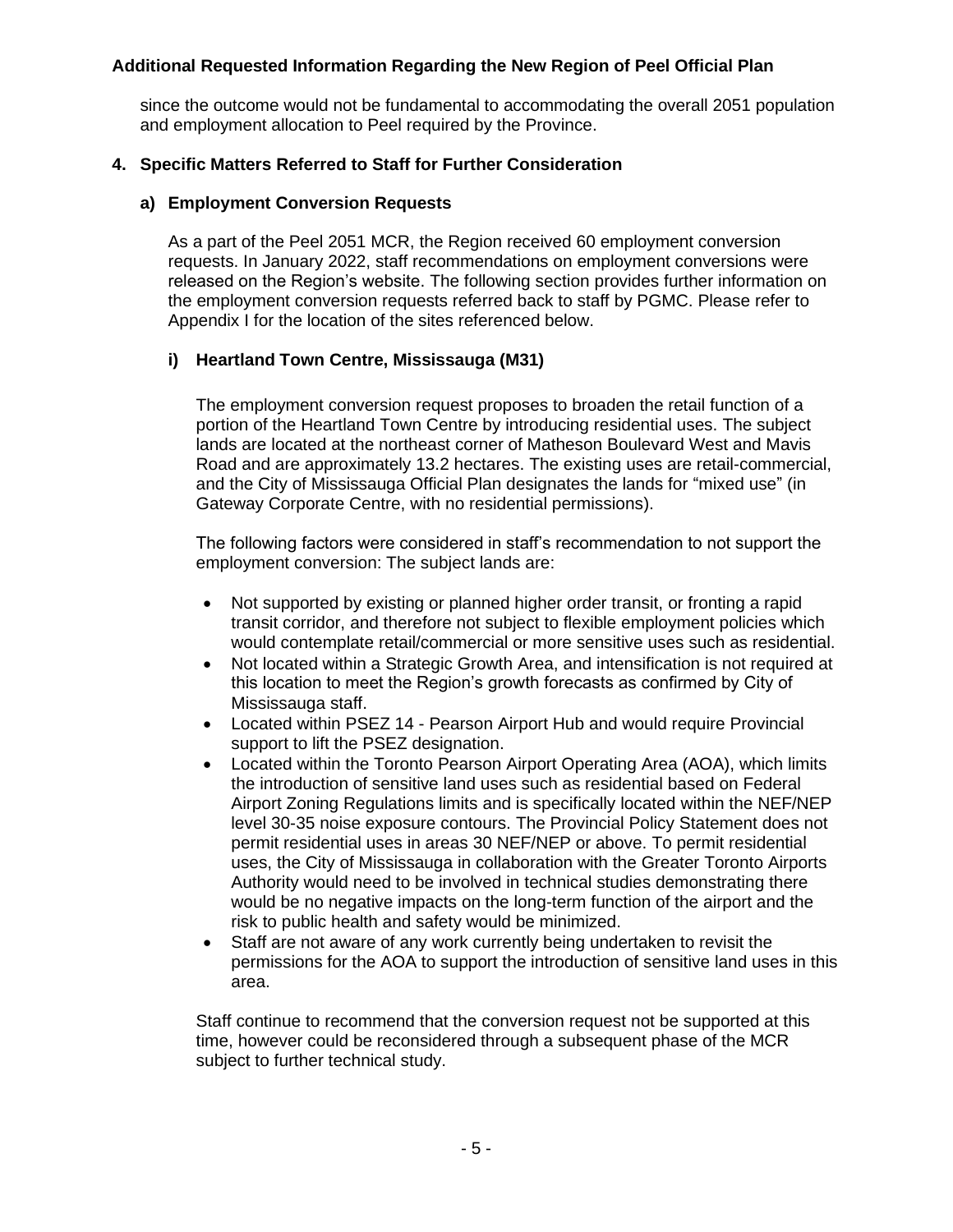## **ii) 3155 Argentia Road, Mississauga (M25)**

The employment conversion request proposes a mixed use development including residential uses, office uses, new parks and open spaces. The subject lands are located along Argentia Road, east of Tenth Line and west of Winston Churchill Boulevard, and designated "mixed use" (in Meadowvale Corporate Centre, with no residential permissions) in the City of Mississauga Official Plan. The lands are approximately 12.6 hectares within a larger 25.6 hectare SmartCentres Meadowvale site, occupied by low-rise commercial/retail uses.

The following factors were considered in staff's recommendation to not support the employment conversion. The subject lands are:

- Located within the 800 metre radii of the "planned" Lisgar GO MTSA, and not proposed to be delineated in the RPOP at this time, as further land use visioning would be required.
- There is no known commitment or timing of transit investment for upgrades to two-way, all-day GO rail service on the Milton GO line. A Highway 407 Transitway station is also planned at this but no timing or investment commitments have been made.
- The Region's year 2051 growth forecasts can be accommodated without intensification at the Lisgar GO MTSA as confirmed by City of Mississauga staff.
- Introduction of sensitive land uses encroaching further north of the existing neighbourhoods may impact the viability of surrounding employment lands.

Staff continue to recommend that the conversion requests not be supported at this time, however could be reconsidered through a subsequent phase of the MCR subject to further technical study. Should the Lisgar GO MTSA be appropriate for delineation in the RPOP in the future, the site could also be considered for mixed use flexibility through the proposed employment policy 5.8.36.

### **iii) 1100 Burnhamthorpe Road, Mississauga (M26)**

The employment conversion request proposes a mixed use development including residential uses, retail space, office uses, new parks and open spaces, and new community uses. The subject lands are approximately 4.6 hectares and irregular in shape, located along Burnhamthorpe Road, between Central Parkway West and Erindale Station Road. The lands are occupied by low-rise commercial/retail stores and designated "mixed use" (in Mavis-Erindale Employment Area, with no residential permissions) in the City of Mississauga Official Plan.

The following factors were considered in staff's recommendation to not support the employment conversion. The subject lands are:

- Located within the 800 metre radii of the "planned" Erindale GO MTSA, and not proposed to be delineated in the RPOP at this time, as further land use visioning would be required.
- There is no known commitment or timing of transit investment for upgrades to two-way, all-day GO rail service on the Milton GO line.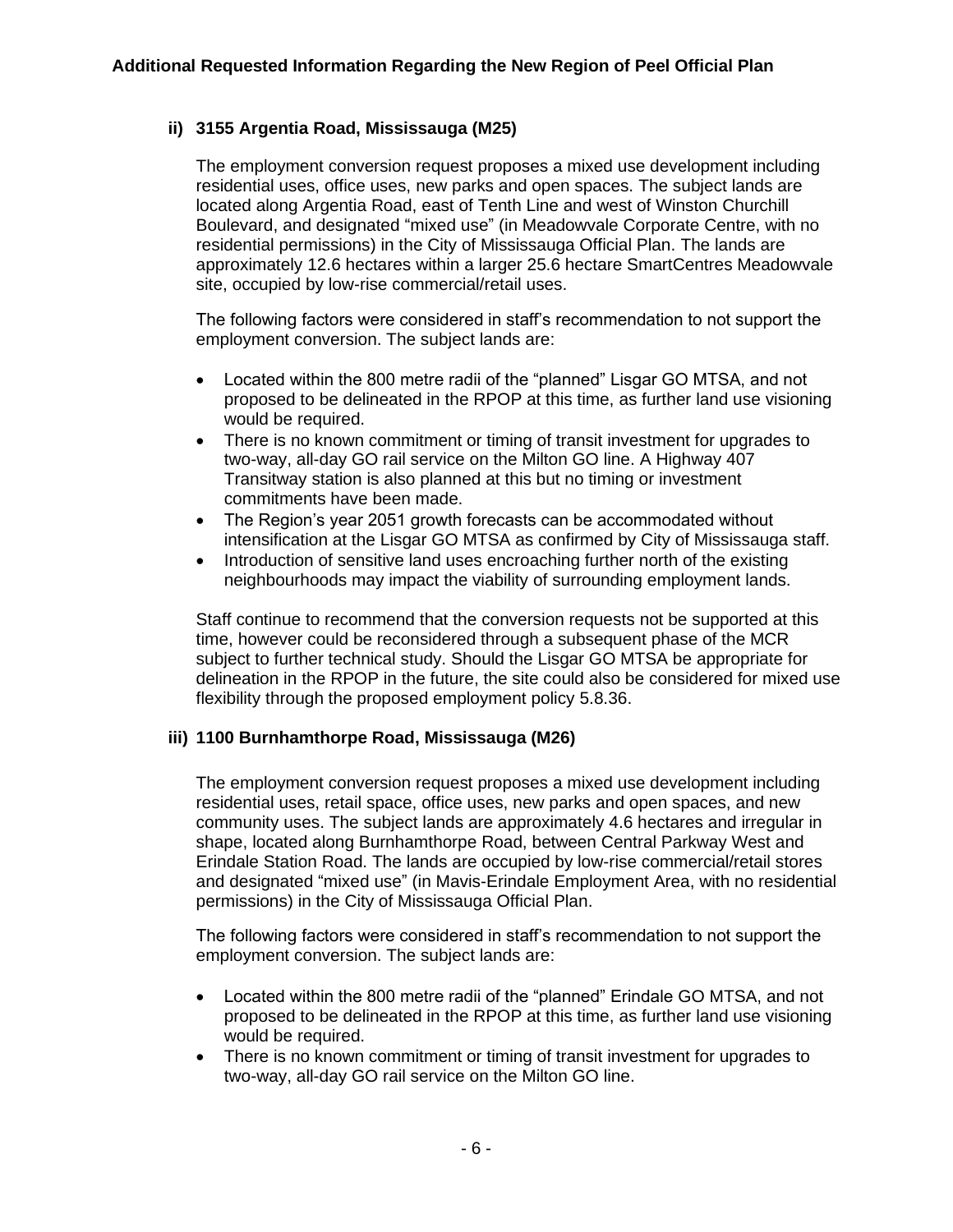- The Region's 2051 growth forecasts can be accommodated without intensification at the Erindale GO MTSA as confirmed by City of Mississauga staff.
- Surrounding lands to the south and east in the Mavis-Erindale employment area support heavier industrial land uses that warrant further land use compatibility evaluation.
- Introduction of sensitive land uses encroaching into the employment area may impact the viability of surrounding employment lands.

Staff continue to recommend that the conversion requests not be supported at this time, however could be reconsidered through a subsequent phase of the MCR subject to further technical study. Should the Erindale GO MTSA be appropriate for delineation in the RPOP in the future, the site could also be considered for mixed use flexibility through the proposed employment policy 5.8.36.

### **iv) 780 Burnhamthorpe Road, Mississauga (M27)**

The employment conversion request proposes a high-density mixed-use development containing residential, commercial and employment uses. The subject lands are irregular in shape bounded by Burnhamthorpe Road West to the north, Wolfedale Road to the east and Mavis Road to the west. The subject lands are approximately 4.4 hectares. The lands are occupied by two low-rise buildings containing commercial and employment uses. The City of Mississauga Official Plan designates the lands "mixed use" (in Mavis-Erindale Employment Area, with no residential permissions).

The following factors were considered in staff's recommendation to not support the employment conversion. The subject lands are:

- Not supported by existing or planned higher order transit, or fronting a rapid transit corridor, and therefore not subject to flexible employment policies which would contemplate retail/commercial or more sensitive uses such as residential.
- Not located within a Strategic Growth Area, and intensification is not required at this location to meet the Region's growth forecasts as confirmed by City of Mississauga staff.
- The entirety of the site is located within either the 300 metre and 600 metre influence areas of a chemical plant (Fielding Environmental) located on the east side of Mavis Road, south of Burnhamthorpe Road West. The City of Mississauga Official Plan policies do not permit new residential development within the 300 m zone of influence.
- Surrounding lands to the south and east in the Mavis-Erindale employment area support heavier industrial land uses that warrant further land use compatibility evaluation.
- Removal would result in the reduction and fragmentation of the employment area while introducing sensitive land uses that may impact the viability of surrounding employment uses.

Staff continue to recommend that the conversion request not be supported at this time, however could be reconsidered through a subsequent phase of the MCR with further technical study.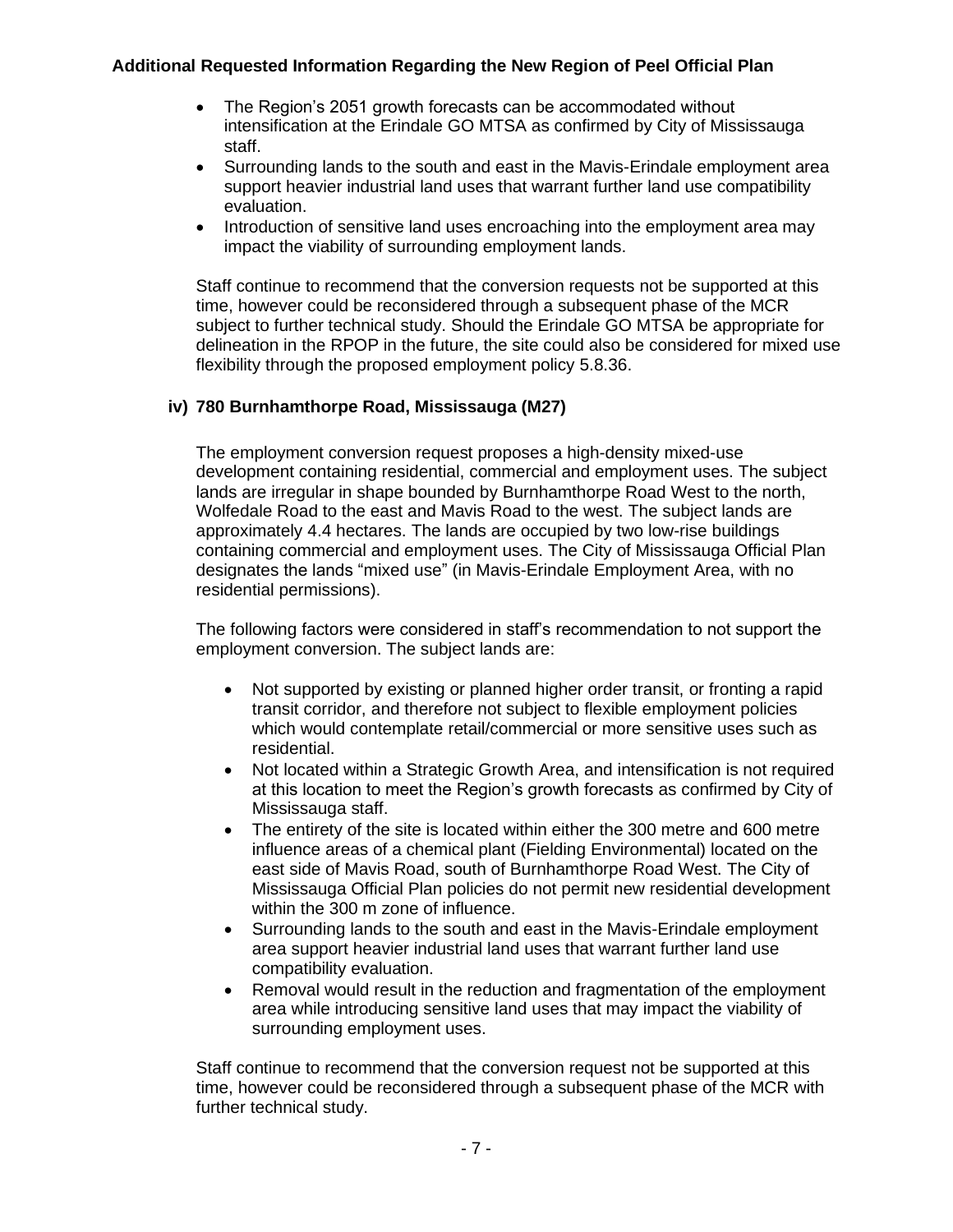## **v) 5923 Mayfield Road West, Brampton (B33) and Caliber Homes on Mayfield Road (B39)**

The 5923 Mayfield Road West and Caliber Homes on Mayfield Road (Part of Lot 17, Concession 6, EHS) employment conversion requests are adjacent to one another, located at southwest of the Mayfield Road and Airport Road intersection. Both sites are designated for Business Corridor uses in the Brampton Official Plan. The 5923 Mayfield Road West site proposes 91 townhome units and approximately 1,500 square feet of retail and office space on 1.85 hectares. The site is vacant with an existing single detached dwelling. The Caliber Homes on Mayfield site proposes a mixed use development on a vacant parcel, with approximately 1.6 hectares in the employment area.

The following factors were considered in staff's recommendation to not support the employment conversion. The subject lands are:

- Not supported by existing or planned higher order transit, or fronting a rapid transit corridor, excluding the site from flexible employment policies for retail/commercial or more sensitive uses such as residential.
- Not located within a Strategic Growth Area, and intensification is not required at this location to meet the Region's growth forecasts as confirmed by City of Brampton staff.
- Removal of the subject lands would result in the reduction of employment area while introducing sensitive land uses that may impact the viability of surrounding employment lands. The City of Brampton is examining the entire subject area beyond the individual site through a Precinct Plan, where consideration should be given to the impact on the overall employment area, which is approximately 26 hectares of greenfield employment lands.
- Mayfield Road is a primary truck route and east-west corridor in the strategic goods movement network (proposed RPOP Figure 16). The corridor is vital for the movement of goods to nearby employment areas straddling Mayfield Road, including employment lands in the 2051 New Urban Area on the north side

Staff continue to recommend that the conversion requests not be supported at this time, however they could be reconsidered through a subsequent phase of the MCR based on the results of any comprehensive work undertaken by City of Brampton staff to identify lands within the broader employment area where mixed use and residential would be considered.

### **vi) 9340, 9358, and 9370 Goreway Drive Candevcon Ltd., Brampton (B36)**

The employment conversion request proposes that the subject lands not be removed from the Region's employment area, but permissions for retail, high density residential and commercial uses be added to the existing designation. The subject lands are located on Goreway Drive, north of Queen Street and east of Humberwest Parkway. The subject lands are approximately 1.9 hectares. The City of Brampton Official Plan designates the lands for Business Corridor, which permits retail, office, and light industrial uses. The lands are within close proximity, to a Planned Major Transit Station Area along the Queen Street Bus Rapid Transit corridor.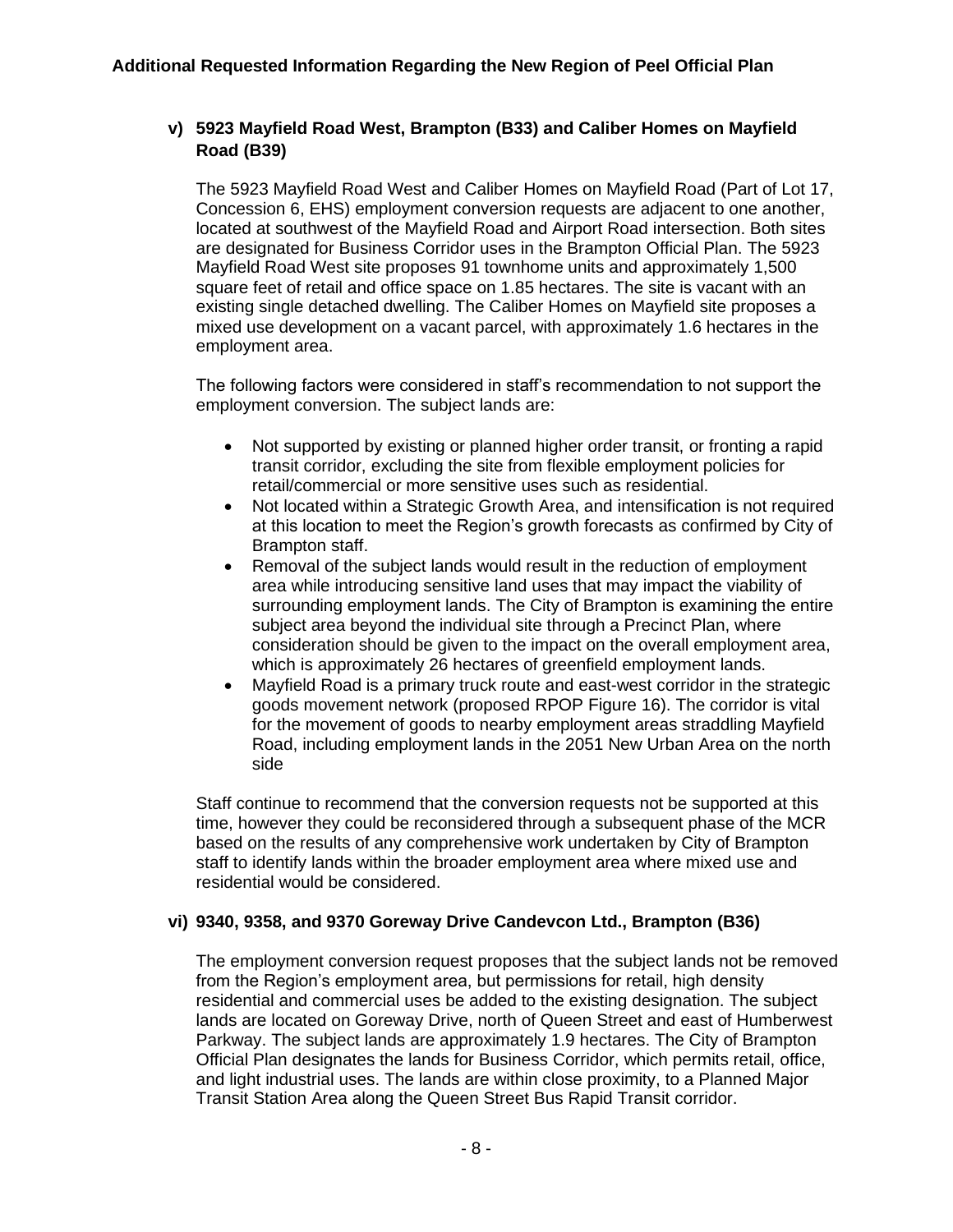The following factors were considered in staff's recommendation to not support the employment conversion. The subject lands are:

- Located beyond the 800 metre radius of the "planned" Goreway MTSA (QUE-12), not fronting a higher order transit or rapid transit corridor, and therefore not subject to flexible employment policies which may permit more sensitive uses such as residential.
- Not located within a Strategic Growth Area, and intensification at this location is not required to meet the Region's growth forecasts as confirmed by Brampton staff.
- The subject lands are located within PSEZ 14 Pearson Airport Hub and would require Provincial support to lift the PSEZ designation.

Staff continue to recommend that the conversion requests not be supported at this time, however could be reconsidered through a subsequent phase of the MCR upon completion of a comprehensive assessment of this Planned MTSA, if the subject lands are included within the MTSA boundary.

Although not directly referred back to staff for further consideration, staff have also received a request for conversion of the employment land at 9400 Goreway Drive (site B27) that staff have not supported to date. This property is north of the three properties on Goreway Drive referenced above and complete the employment lands designation on the east side of Humberwest Parkway. Staff recommend including this property in the subsequent phase of the MCR, to be considered with the adjacent properties.

#### **b) Prime Agricultural Area within the Greenbelt**

Removing the Prime Agricultural Area designation from the Greenbelt in the new Official Plan would likely result in the Province implementing the Provincial Prime Agricultural Area mapping which covers a substantially larger area than the Prime Agricultural Area recommended by staff. With respect to on-farm diversified uses, the Regional Plan already provides the maximum permissions and flexibility permitted in accordance with the provincial policy framework and supports Caledon to implement similar maximum flexibility in their official plan and zoning by-law.

The designation of Prime Agricultural Areas in the New Region of Peel Official Plan is based on policy requirements in the Provincial Policy Statement, Growth Plan and Greenbelt Plan. The Growth Plan and Greenbelt Plan require municipalities to designate Prime Agricultural Areas in conformity with the Agricultural System land base mapping issued by the Province in February 2018.

In accordance with the Greenbelt Plan Policy 5.3, the Provincial Prime Agricultural Area designation is currently in effect within the Greenbelt Plan Area and applies to land use planning decisions made under the Planning Act. Appendix II shows the extent of the Provincial Prime Agricultural Area in relation to the current RPOP Prime Agricultural Area and Land Evaluation Area Review (LEAR) recommended Prime Agricultural Area.

Upper-tier municipalities may refine the Provincial Prime Agricultural Area designation in accordance with provincial implementation procedures and refinement criteria. A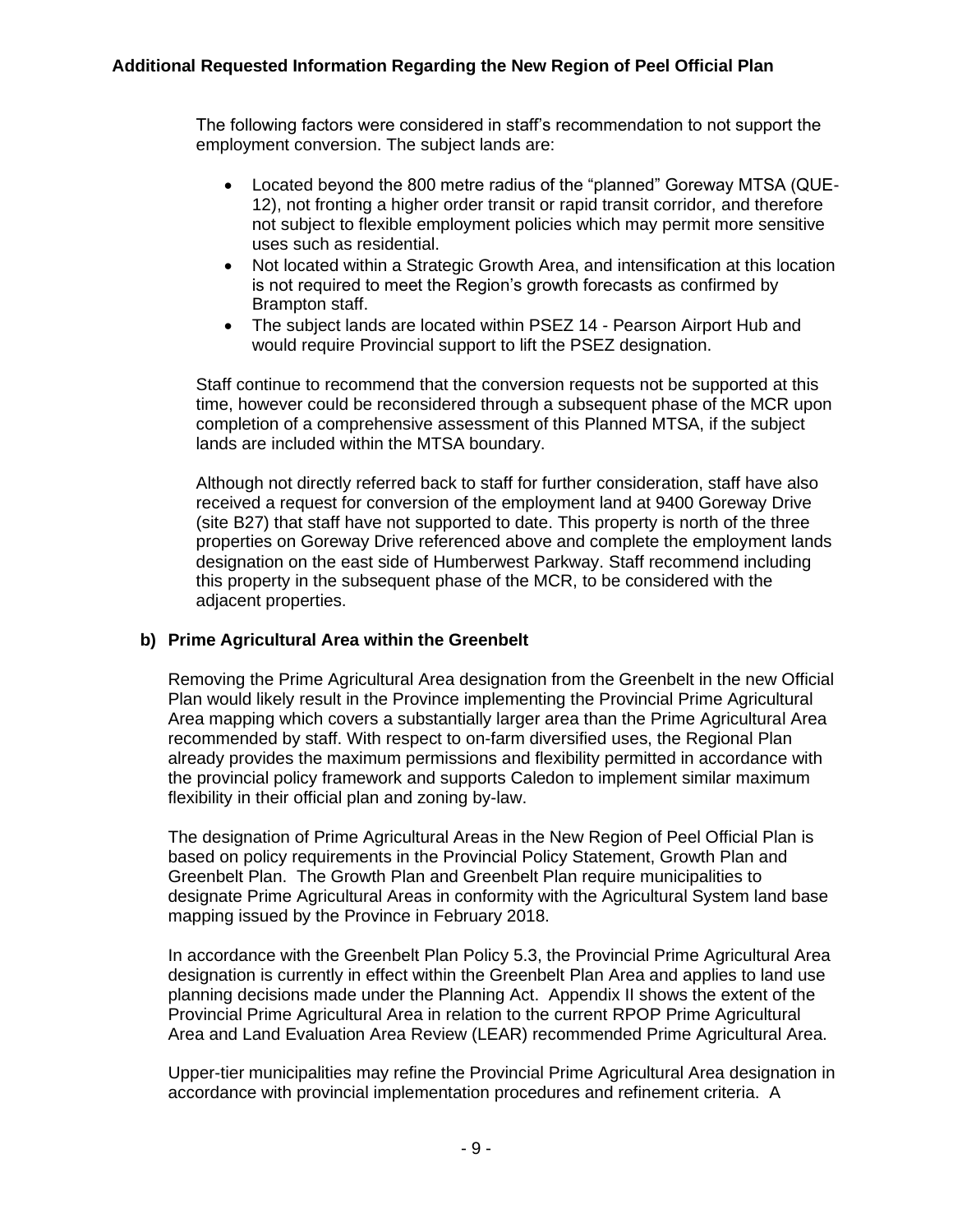mapping refinement exercise was completed as part of the Peel 2051 Review in accordance with provincial requirements and consultation with provincial staff. The mapping refinement was based on a LEAR study conducted by the Region jointly with the Town and Peel Agricultural Advisory Working Group in accordance with a provincially approved LEAR evaluation method. The mapping refinement resulted in a reduction of the Prime Agricultural Area as currently mapped by the Province to reflect local information that was not taken into account in the Provincial mapping. The New Region of Peel Official Plan mapping and any revisions to the Provincial Agricultural System Prime Agricultural Area will require approval by the Province. The recommended Schedule D-1 is included in Appendix III.

Schedule D-1 identifies a total agricultural land base of approximately 54,500 hectares in Caledon, of which 18,850 hectares are Prime Agricultural Area and 35,700 hectares are Rural Lands. The Prime Agricultural Area represents approximately 35 percent of the total agricultural land base in Caledon the majority of which is located in the Greenbelt Plan Area.

The implications of removing the Prime Agricultural Area in the Greenbelt Plan Area as referred to staff are indicated below and in the risk considerations section of this report. Maps showing the reductions in the Prime Agricultural Area are provided in Appendix IV.

- Referred Item I (Section 4.b)i. of this report): Consider removal of 39 hectares of Prime Agricultural Area within the Greenbelt Plan Area on the Osprey Valley lands.
- Referred Item II (Section 4.b)ii. of this report): Consider removal of 14,436 hectares of Prime Agricultural Area within entirety of the Greenbelt Plan Area in Peel.

# **i) Osprey Valley**

Regional staff has reviewed the TPC Toronto at Osprey Valley request that the Region not designate their lands Prime Agricultural Area. The property is high scoring and identified as Prime Agricultural Area in both the Provincial Agricultural System mapping and the joint Region and Town LEAR study. The recommended Prime Agricultural Area mapping is based on data inputs that have been applied consistently across the Region. Regional staff has not recommended adjusting the Prime Agricultural Area to refine mapping based on site specific agricultural studies or soil reclassification.

Regional staff have provided the landowners' submission to Provincial staff for review as it includes site specific information unique to the property. Should it be determined through further review and discussion with Provincial staff that refinement of the Prime Agricultural Area for the Osprey Valley lands can be supported, a modification to Schedule D-1 to replace the Prime Agricultural Area with a Rural Lands designation could be implemented in the province's approval of the New Region of Peel Official Plan.

### **ii) Removal of Prime Agricultural Area in the Greenbelt**

The Agricultural System includes both Prime Agricultural Area and Rural Lands designations. Agricultural, agriculture-related and on farm diversified uses are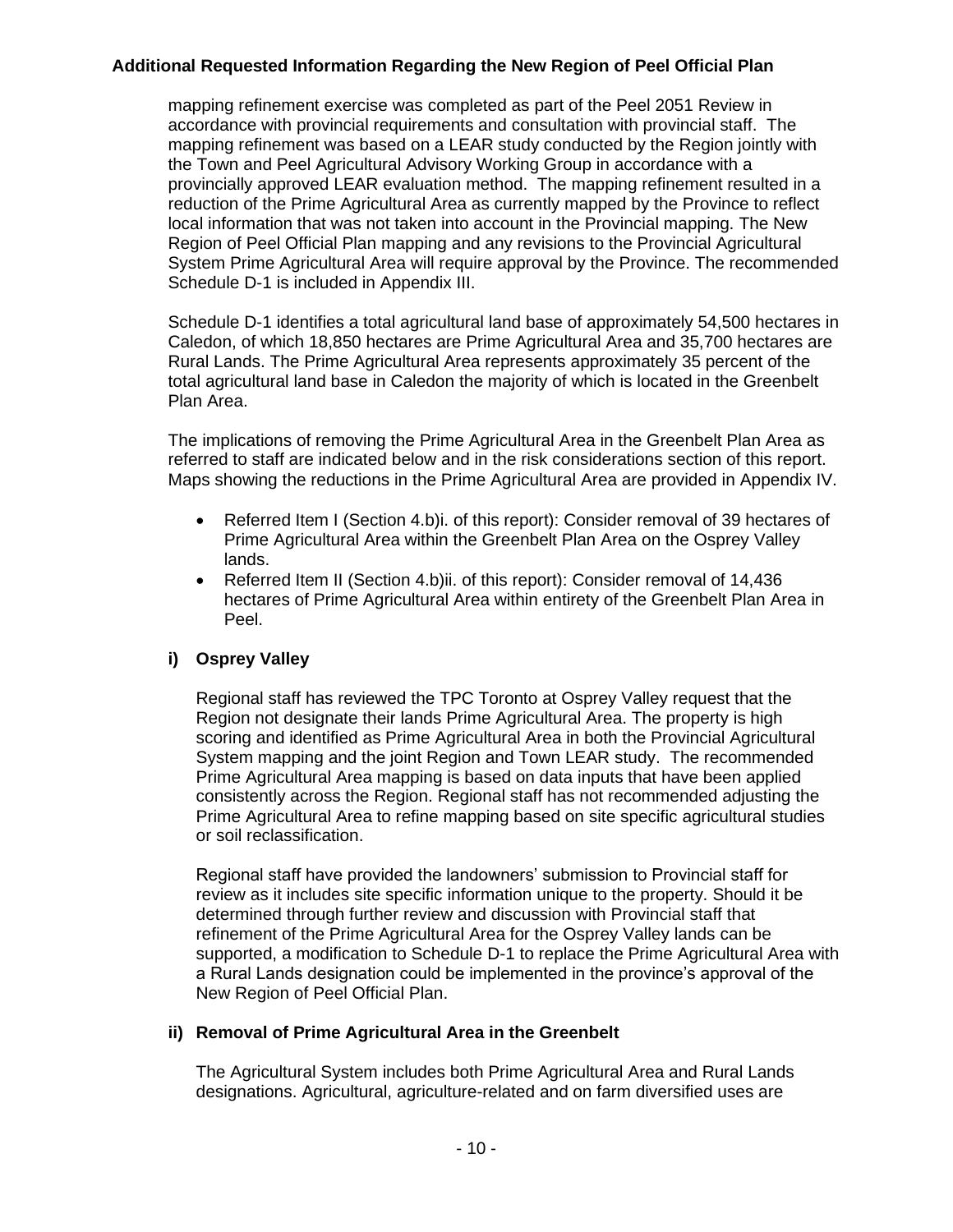permitted in both designations in accordance with provincial guidelines and standards. Provincial guidelines for on-farm diversified uses are guidance and provide some flexibility that can be implemented and further defined in local official plans. A wide range of uses qualify as on-farm diversified uses based on provincial definitions and guidance (e.g. on-farm retail uses, wineries, cideries, agri-tourism uses). The intent of the policy direction is to enable farm operators to diversify and supplement farm income while ensuring agriculture remains as the primary use of a property.

The recommended policies for on-farm diversified uses in the New Region of Peel Official Plan are consistent with provincial policy and support the flexibility afforded in the provincial direction. In the Greenbelt Plan Area, the Prime Agricultural Area policies restrict non-agricultural uses, with some exceptions including on-farm diversified uses as noted, as it is intended to ensure a land base is protected for long term agricultural use and conflicts are minimized. The Rural Lands designation provides a larger land base in Caledon relative to the Prime Agricultural Area that is more permissive. This includes the opportunity to redesignate lands to permit a range of rural non-agricultural uses including for rural economic development uses.

Regional staff continue to recommend that the Prime Agricultural Area in the Greenbelt Plan Area be based on the mapping refinement conducted in order to ensure a productive agricultural land base is identified and protected consistent with provincial requirements. The recommended Prime Agricultural Area on Schedule D-1 conforms to provincial requirements and reduces the risk that the Province will designate the Prime Agricultural Area based on provincial mapping. Regional mapping does require approval by the Province.

Significant reductions of the Prime Agricultural Area in Peel would result if Referred Item II is adopted. A significant reduction of the Prime Agricultural Area would not conform to the policy direction of the Growth Plan or Greenbelt Plan.

### **RISK CONSIDERATIONS**

Should the sites described in section 4.a) of this report be removed from the designated employment area on Schedule E-4 of the RPOP at this time, there are some significant implications to be aware of:

- Land use compatibility issues can arise from:
	- $\circ$  Removing employment protections in the Pearson AOA where noise is a concern. It is noted that if lands at Heartland Town Centre are removed from the regional employment area, residential may still not be permitted (as per PPS policies); and
	- o Removing employment protections near known industrial facilities (such as Fielding Environmental on Mavis Road) or introducing any other sensitive land uses proposed near industrial employers or major facilities.
- Introduction of sensitive uses could hinder nearby new or existing industrial operations and their ability to obtain certificates of approval for updated or new industrial processing.
- Without the protection of the regional employment area designation, applicants can proceed to file local official plan amendment applications for the subject lands. Since comprehensive visioning for mixed use development has not been undertaken, the local municipalities do not have policies to determine appropriate heights and densities.